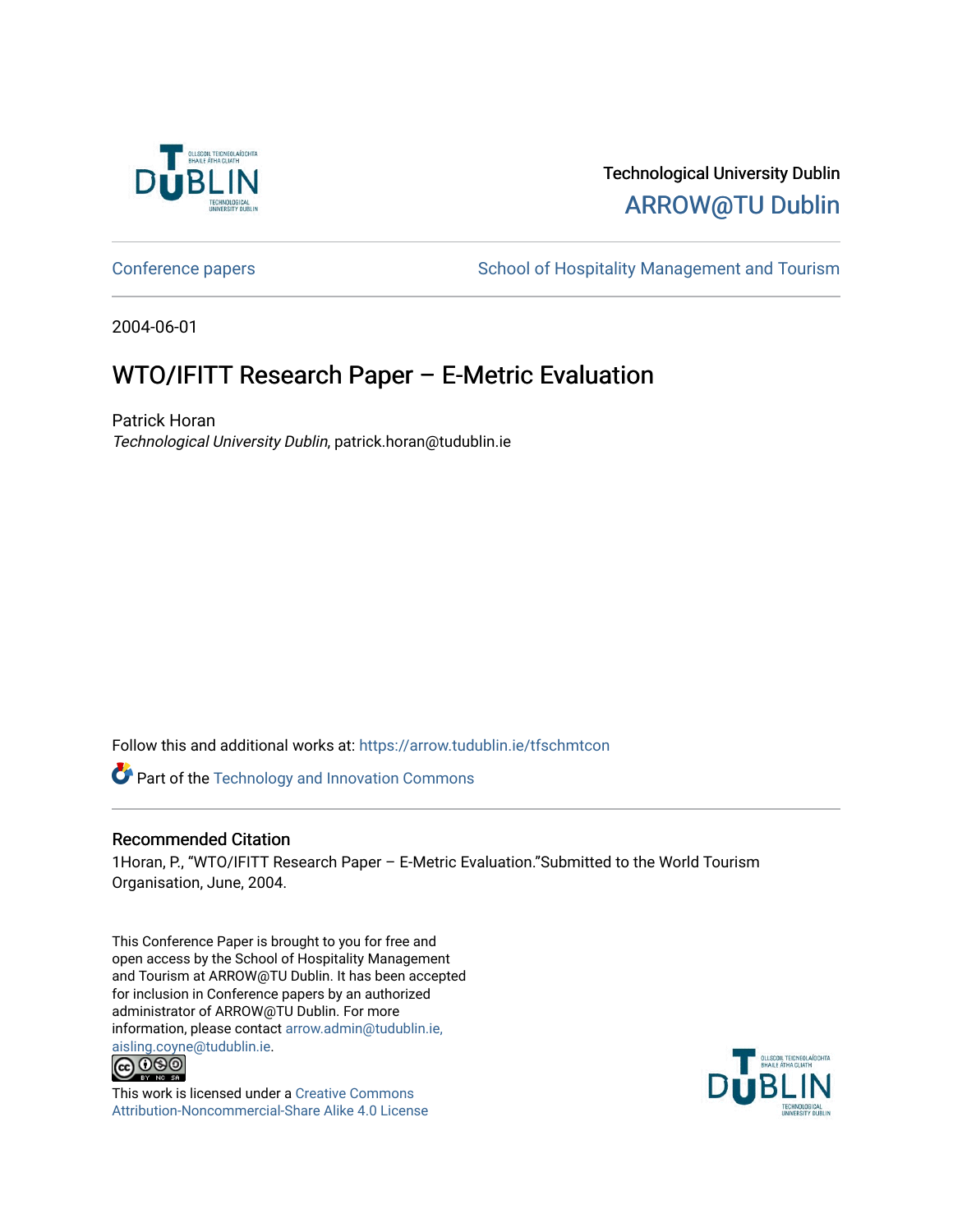



# **WTO/IFITT Evaluation & Benchmarking Scheme.**

**E-Metric Discussion Paper.**

**Patrick Horan Dublin Institute of Technology patrick.horan@dit.ie**

**June 2004.**



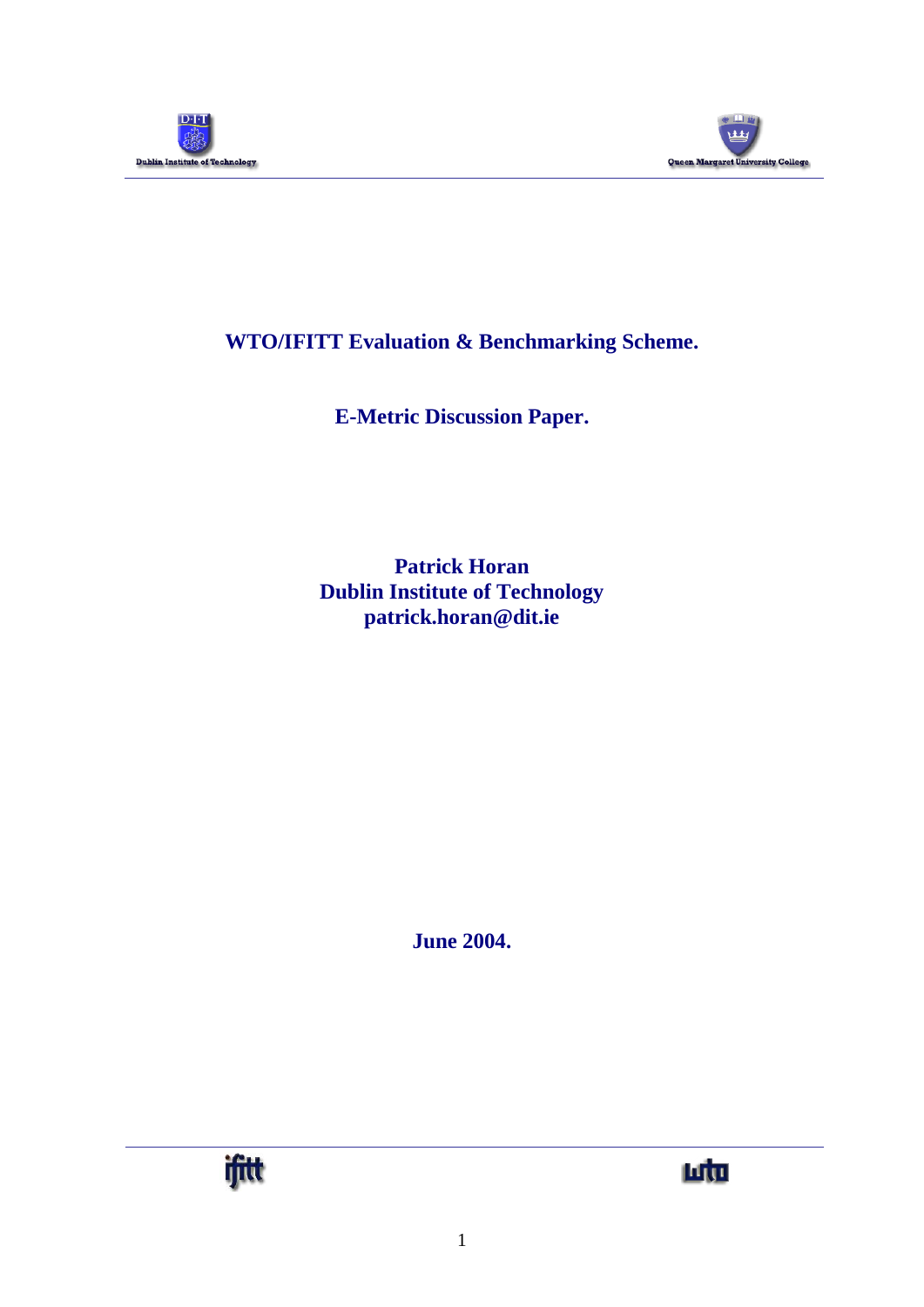# **Table of Contents**

| 1.3.1.   | Define Project Parameters - WTO/IFITT Online E-Metric Discussion Forum.  6 |  |  |  |
|----------|----------------------------------------------------------------------------|--|--|--|
| 1.3.2.   |                                                                            |  |  |  |
| 1.3.2.1. |                                                                            |  |  |  |
| 1.3.2.2. |                                                                            |  |  |  |
| 1.3.2.3. |                                                                            |  |  |  |
| 1.3.2.4. |                                                                            |  |  |  |
| 1.3.3.   |                                                                            |  |  |  |
| 1,3,3,1. |                                                                            |  |  |  |
| 1.3.3.2. |                                                                            |  |  |  |
| 1.3.3.3. |                                                                            |  |  |  |
| 1.3.3.4. |                                                                            |  |  |  |
| 1.3.4.   |                                                                            |  |  |  |
| 1,3,4,1. |                                                                            |  |  |  |
| 1.3.4.2. |                                                                            |  |  |  |
| 1.3.4.3. |                                                                            |  |  |  |
| 1.3.5.   |                                                                            |  |  |  |
|          |                                                                            |  |  |  |
|          |                                                                            |  |  |  |
|          |                                                                            |  |  |  |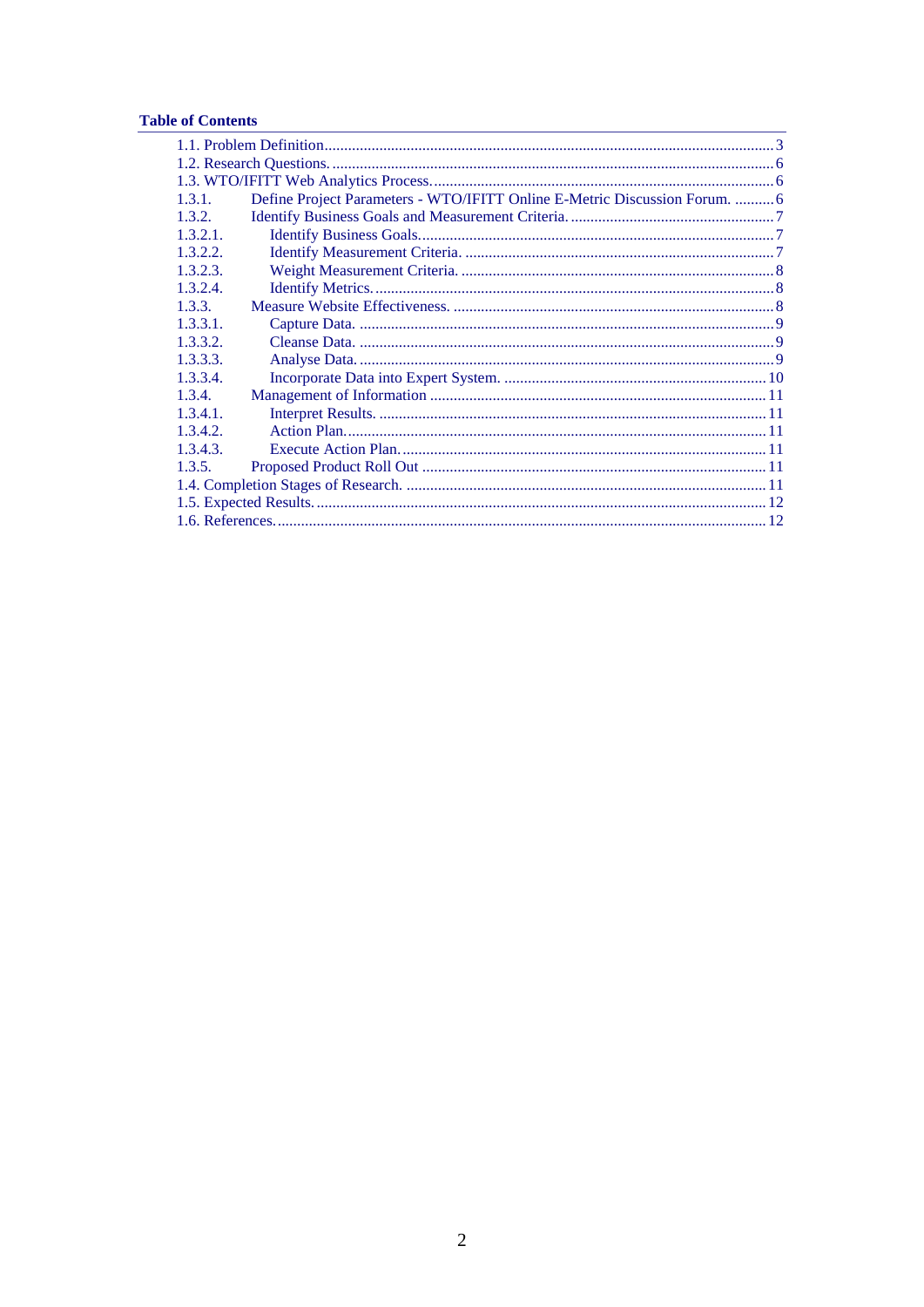#### <span id="page-3-0"></span>**1.1. Problem Definition**

Tourism is a very information intensive activity. In few other areas of activity are the generation, gathering, processing, application and communication of information as important for day-to-day operations as they are for the tourism industry (Buhalis 1994). This information must be timely, accurate and relevant to the customer's needs. In tourism, the product is largely intangible, perishable, heterogeneous and volatile, and as such, it is the information provided to the potential tourist which is recognised as being the product (Bennett and Radburn 1991). The better the quality of this information the more likely the potential tourist will formulate a more realistic impression of the tourism product that will help to close the gap between the actual visit and the perceived visit (Horan and MacDonaill 1996). Consequently, potential tourists rely on a wealth of information before making a decision (Horan and MacDonaill 1996). Therefore, the effective marketing of tourism is becoming increasingly dependent on IT (Horan and MacDonaill 1996).

Despite the importance of the tourism industry to the global economy it is still very dispersed in its structure, comprising of many isolated groups and services. In fact, tourism is probably the ultimate dispersed industry (Archdale 1993), Tourism's relatively low degree of integration, further reinforces the fragmented nature of the tourism industry (Go 1992). The vast majority of accommodation providers worldwide are small or medium sized enterprises (SMEs). SMEs in the hospitality industry offer by definition less than 50 rooms, employ fewer than 10 people, operate in lower reaches of the market and are often situated in tertiary locations (Buhalis and Main 1998). The European hotel sector is dominated by small, family type, operations, with nearly 95% being classified as SMEs (WTO 1997). Only 30% of European hotels are affiliated to a chain, as against approximately 70% in the United States (Muqbil 1998). The importance of SMEs to the European economy can not be over emphasised.

The manner in which hospitality companies bring their product to market remains a cornerstone of any competitive strategy (Castleberry, Hempell et al. 1998). Effective distribution is especially important in the hotel sector, as accommodation is a perishable product (O'Connor 2001). A distribution channel is defined as a mechanism that provides sufficient information to the right people at the right time and in the right place to allow a purchase decision to be made and to provide a mechanism where the consumer can make a reservation and pay for the required product (Go and Pine 1995). A distribution channel facilitates the sales of a good or service by connecting the provider to a consumer. Intermediaries may be used to facilitate this process. Simply making information available about the product is no longer enough – customers increasingly want to be able to complete the booking in a single seamless process (O'Connor and Horan 1999). In the case of the hotel product, this means finding an appropriate property, checking availability, reviewing the rates offered, completing the booking and receiving a confirmation number, all in a single session (Pusateri 1997). To achieve this, hotels use a variety of different distribution channels to sell their product, and also manipulate price in response to demand using sophisticated yield management systems in an attempt to maximise revenues.

The importance of electronic distribution routes has grown significantly in recent years (O'Connor 2002). Used properly it increases occupancy rates, improves the bottom line, opens new markets, attracts more affluent customers and lessens the dependency on more traditional and expensive channels (Starkov 2002b). Electronic distribution does not change what happens it merely changes the way in which it happens (Horan 2001). Traditional distribution channels only provide potential tourists with short and often rather limited glimpses of tourism destinations which may be inadequate to enable them to make informed decisions (Horan and MacDonaill 1996). The information-based nature of this product means that the Internet, which offers global reach and multimedia capability, is an increasingly important means of promoting and distributing tourism services (Walle 1996).

The advent and development of the Internet as a universal and interactive means of communication have shifted the traditional way tourism and travel products are distributed (Werthner and Klein 1999). The number, variety and complexity of Web distribution channels are continuing to evolve, with most companies using multiple routes to get their product to the consumer (Castleberry, Hempell et al. 1998). Many hotel chains opt for as many routes as is feasible to try to reach as big an audience as possible. This approach is referred to as the "shelf-space" approach (Figure 1.1.). As companies expand the number of distribution channels used, they add to the complexity of their system, raising the cost of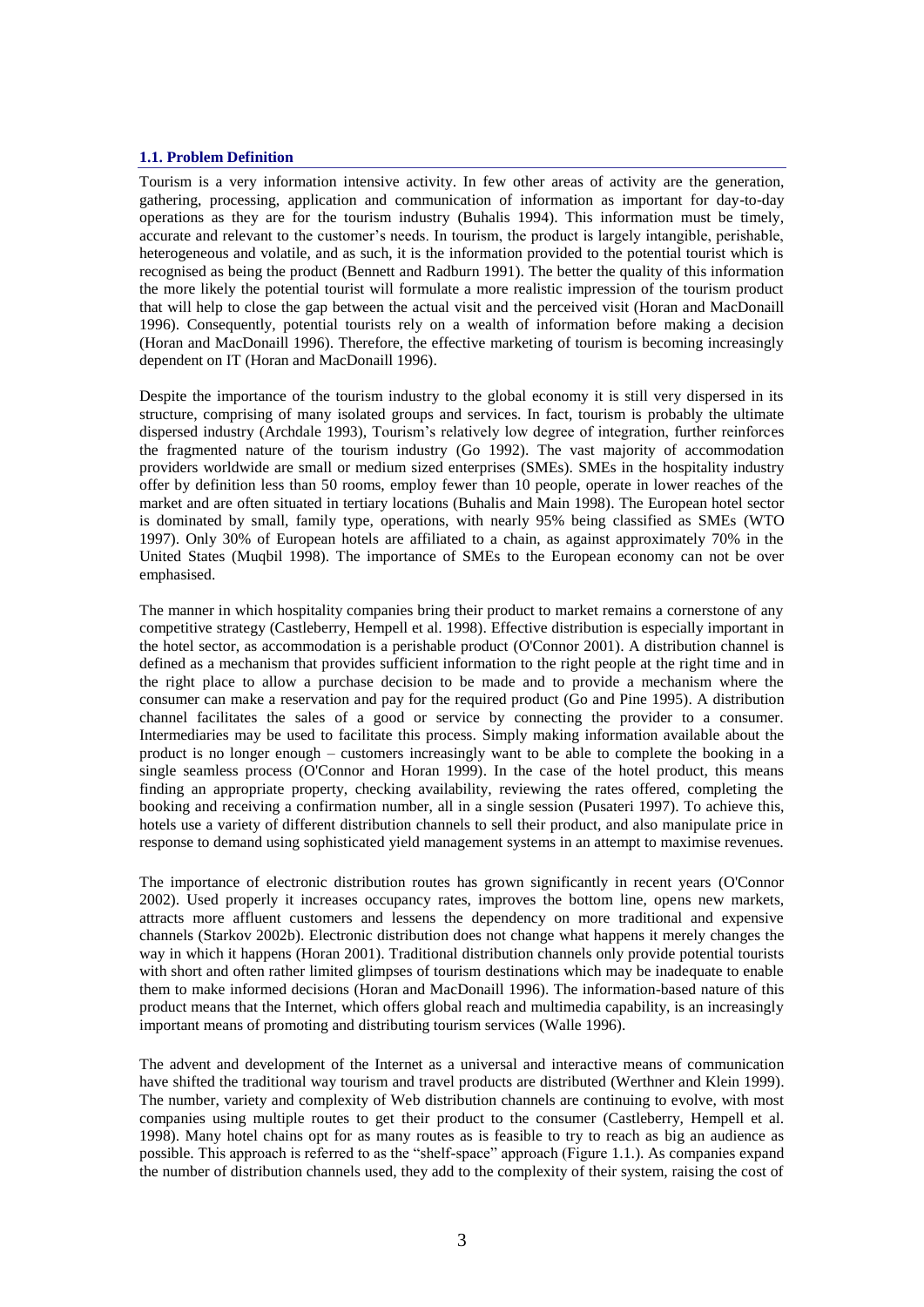overheads and the management and technological infrastructure required (Connolly, Olsen et al. 1998). However such an approach is unlikely to be successful in the long run due both to the recent exponential growth in the number of channels available and to the fact that the use of each channel has costs associated with its adoption, management and use (O'Connor 2001). This approach is impossible from an SME's perspective as many of distribution channels are unavailable to SMEs purely because of the affiliation costs or group costs or the nature of an SME (independent) (Starkov 2002a). Furthermore, it is far more important for SME to choose the right distribution channel as they do not have the resources to choose many distribution channels. Therefore, SMEs must take a more discriminating approach and understand the merits, booking potential, opportunities and costs associated with participation in each channel both from a supply and a demand perspective.



Feasibility, higher flexibility, the fast diffusion of the internet as de facto standard, high acceptance and low entry costs are among the most pivotal incentives for destination agents to use the internet (Tschanz and Klein 1997). Research has shown that travel is already one of the most popular products sold over the Internet (O'Connor and Horan 1999). This year 8%-10% of all revenues in hospitality will be generated from the Internet. Four years from now the Internet will contribute 16%-18% of all hotel bookings. (Starkov 2002c). Yet, the prolific use of the Internet for tourism marketing is giving rise to many questions about its effectiveness (Sheldon 2000).

More than any other aspect of business, the Internet revolution is reshaping the concept of the value chain, and how goods and services are distributed to consumers. To grow and succeed, management at hospitality companies of any size must juggle multiple distribution channels, be they electronic or traditional, customer segments and intermediaries in their distribution of goods and services (Tschanz and Klein 1997). In addition, the high cost of distribution is now causing suppliers to reevaluate current distribution strategies (Castleberry, Hempell et al. 1998). The traditional value chain places the producer of goods at one end of the chain and the consumer on the other end, with packaging, shipping, storing and retail middlemen often connecting the two. The Internet, however, has redefined the traditional model and all of the relationships within this value chain (Figure 1.2.). Regardless of whether the good is a product, a service or a combination of the two, the entire consumer purchasing process is undergoing re-evaluation with new business models poised to change or destroy the traditional methods of distribution (Moon and Hempell 2002). The decision as to which channel(s) to use has become increasingly complex, and hotel managers currently have few tools and little guidance to help them to determine which best match their needs (Weill 1991). This in itself is an important reason to evaluate the effectiveness of distribution channels for SMEs.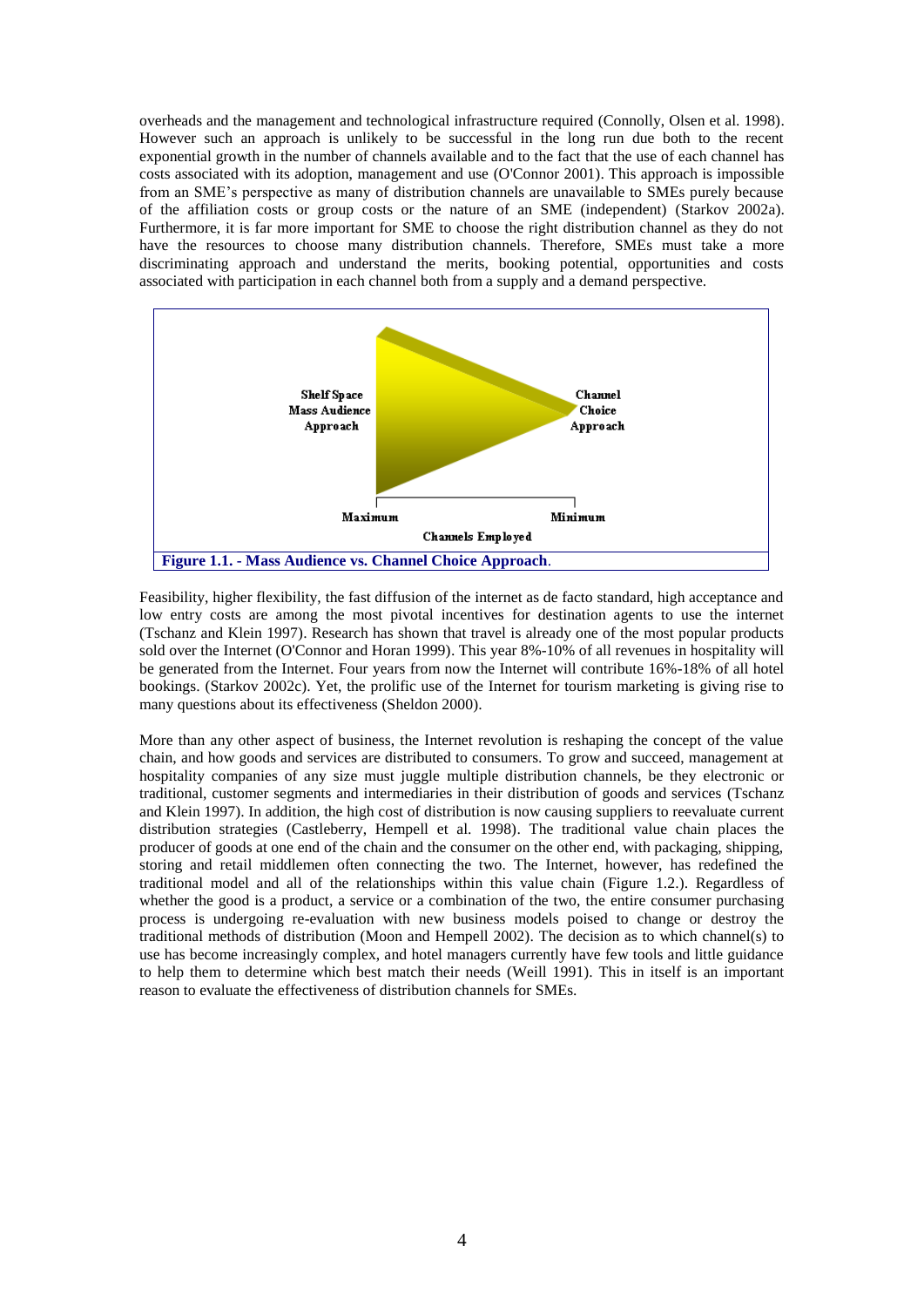

Tourism suppliers, particularly SMEs, have taken advantage of the new opportunities that the web has to offer and developed Destination Management Systems (DMSs) to distribute their properties and to present the destination as a holistic entity (e.g. TISCover, VisitScotland, and Gulliver) (Buhalis and Licata 2002). These systems concentrate on the communication between local, regional and national tourist boards, exchanging product description, and marketing and statistical data (Werthner and Klein 1999). DMSs distribute a wide variety of tourism products, are generally government sponsored, and pay particular attention to representing small and independent tourism suppliers. However, with the exception of a small number of European countries the effect of DMSs has so far been minimal, as they have in general failed to evolve from their initial conception into profitable, self-sustaining commercial systems (O'Connor and Frew 2002).

However, DMS based channels are forecast to grow in importance (O'Connor 2001). The market is realising that, just as in the physical world, consumers do not want to deal with the problems of contacting multiple suppliers to compare and shop. Some, if not most, will want and will be prepared to pay for the level of service that comes from dealing with an intermediary, who will offer them advice and save them time and money (Bloch and Segev 1996).

Although there exists a common understanding about the importance of these new electronic distribution opportunities, shown by the fact that many destinations have placed their product catalogs on the internet, they still have major problems in closing the loop, beginning with the planning process and ending with the booking for private consumers (Werthner and Klein 1999). Conversion rates, or looker-to-booker ratios, in the tourism industry are generally low (O'Leary 2002). The average for the industry is about 2.7% (Graney 1999) compared to 8.4% for the whole Internet (O'Leary 2002). The online travel industry needs to grow and mature in order to make inroads into the 97% of travel spending that is still spent in traditional channels (Levin 2002).

It is acknowledged that conversion rates serve as an important indicator of the travel website functionality and effectiveness (Starkov 2001). However, the importance of online travel distribution should not be evaluated based on monetary sales figures alone. The number of reservations actually originating on the Web may understate the importance of this channel. Connolly et al (1998) report on a Neilsen study that found that while 53% of those surveyed used the Web to reach a purchase decision, only 15% of these completed the transaction online. Customers often use the web to research travel purchases, and then complete the purchase off-line (Levin, 2000). The reasons why consumers fail to complete the purchase online are complex – the complicated nature of many trips, worries about payment and security, and even the availability of appropriate facilities on travel sites to allow the customer to complete the transaction online all contribute to the attrition rate. However the power of Web distribution to influence the consumer must be considered in any assessment of its potential. For this reason, this research must evaluate the effectiveness of the DMS on SMEs both directly and indirectly from a marketing, financial, managerial, operational and technical perspective. This topic has not been researched from the perspective of the SME.

Attempting to evaluate hotel electronic channels of distribution is both complex and multifaceted. Channel management for hospitality managers requires more than simply understanding the value chain and managing the players (Castleberry, Hempell et al. 1998). Different types of hotels benefit in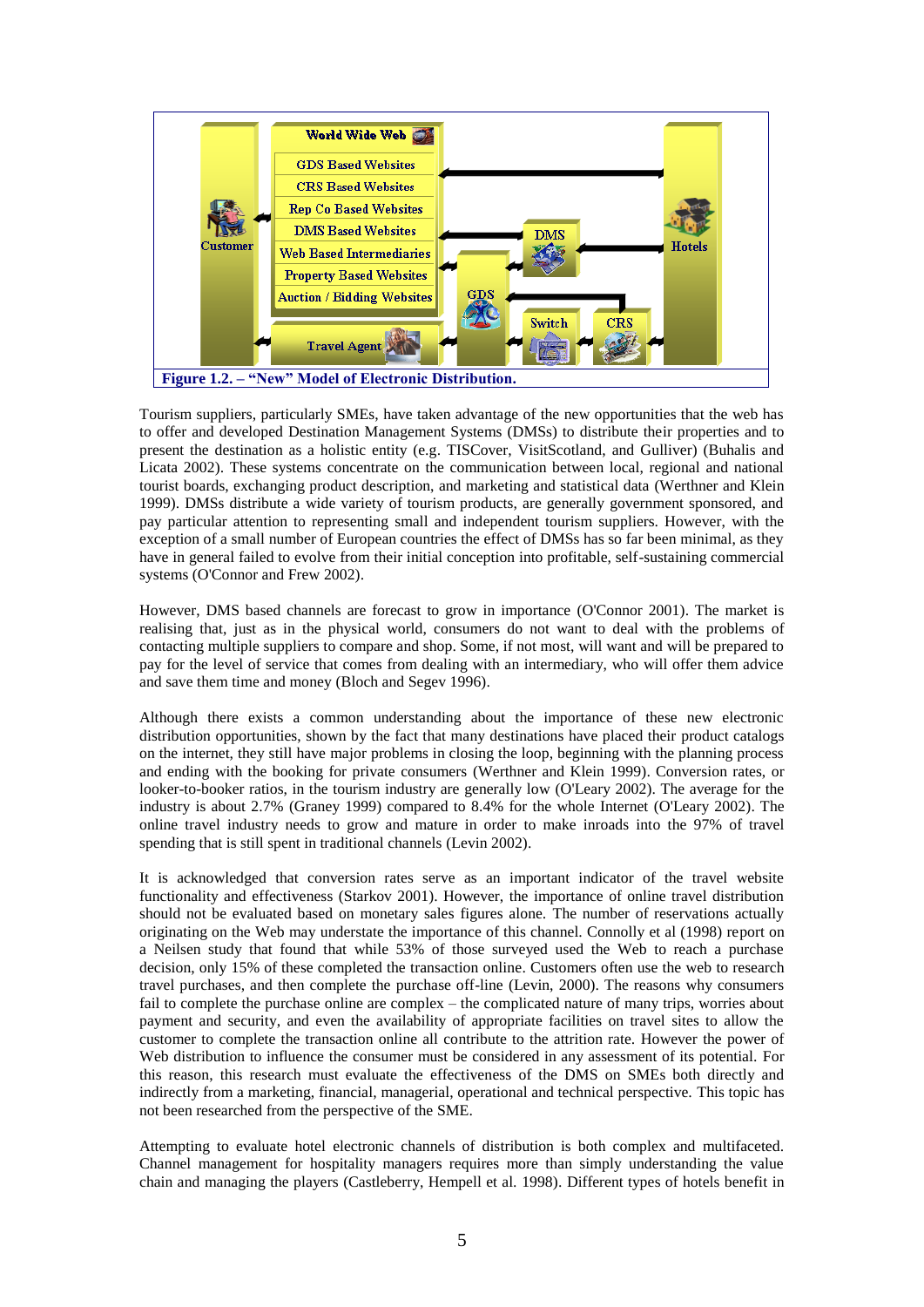different ways from various distribution channels and not all systems work as effectively for all types of properties (Bush 2000). Hospitality managers, therefore, need to develop business measurements that effectively represent electronic distribution, determining the health and profitability of each available channel. With billions of euros being poured into Internet distribution each year, determining the effectiveness of a distribution channel makes clear business sense. Therefore, as with any other asset, investment in the use of a distribution channel must be justified (Griffin 1997). Each route to the customer must be assessed and evaluated as to its value to the company (Olsen and Zhoa 1997). In fact, such channel management is the backbone of distribution and that every organisation must take the time to evaluate their current systems and organise a cohesive plan for improvements (Lewis, Chambers et al. 1995). However, at present there is little agreement as to how such evaluations should be conducted and no commonly accepted range of techniques available to help SMEs with their channel evaluation and assessment decisions (O'Connor 2001). Evaluating a distribution channel can make the difference between the company being effective, in existence or extinct. Therefore, this research aims to deal with constructing a comprehensive set of criteria to evaluate the effectiveness of DMSs to SMEs in the hospitality industry.

# <span id="page-6-0"></span>**1.2. Research Questions.**

The **aims** of this research are:

- To evaluate electronic channel-choice strategies and outcomes amongst hotel SMEs,
- To construct a methodology and generate a set of metrics for evaluating the DMS electronic channel,
- To model and validate DMS metrics against peer systems and client assessment.

The **objectives** of this research are:

- Identify both expert and (SME) client views on channel effectiveness criteria,
- Assess the DMS against these weighted criteria,
- Generate guest volume, value and transactional metrics through log file analysis of the DMS,
- $\bullet$ Elicit SME data on guest volumes, values and sources,
- Derive a channel-assessment model relating server and client data,
- Validate this model through server and client iteration and through a parallel study in another destination.

# <span id="page-6-1"></span>**1.3. WTO/IFITT Web Analytics Process.**

The WTO/IFITT e-metric evaluation will deliver a multidimensional view of the key factors that shape destination website effectiveness. By using this unique benchmark, business and stakeholders can utilise a common set of quantifiable metrics to understand how these dimensions contribute to the overall effectiveness of the website, ensure proper alignment with business objectives and continuously improve the effectiveness of the Internet channel.

The process is essentially a multi-method approach comprising five inter-connected stages (Figure 1.3.). Each of these phases will be dealt with in more detail throughout this paper. The difference between the qualitative and quantitative approaches lies in the nature of data collected and the way in which this data is analysis. It is now widely accepted that the two approaches compliment one another (Veal 1997). Furthermore, it is quite common for large scale quantitative research to be planned on the basis of prior, exploratory, qualitative studies (Peterson 1994).



# <span id="page-6-2"></span>**1.3.1. Define Project Parameters - WTO/IFITT Online E-Metric Discussion Forum.**

Many of the problems that transpire when dealing with measurement systems and technologies are due to the lack of transparency in the measurement system used and the inconsistencies in the use of terminology employed (IIA 2002). Therefore, in an attempt to combat these problems an online emetric discussion forum was set up using WebCT and hosted by the Dublin Institute of Technology. The aims of this discussion forum are twofold, firstly to set the parameters of the e-metric evaluation of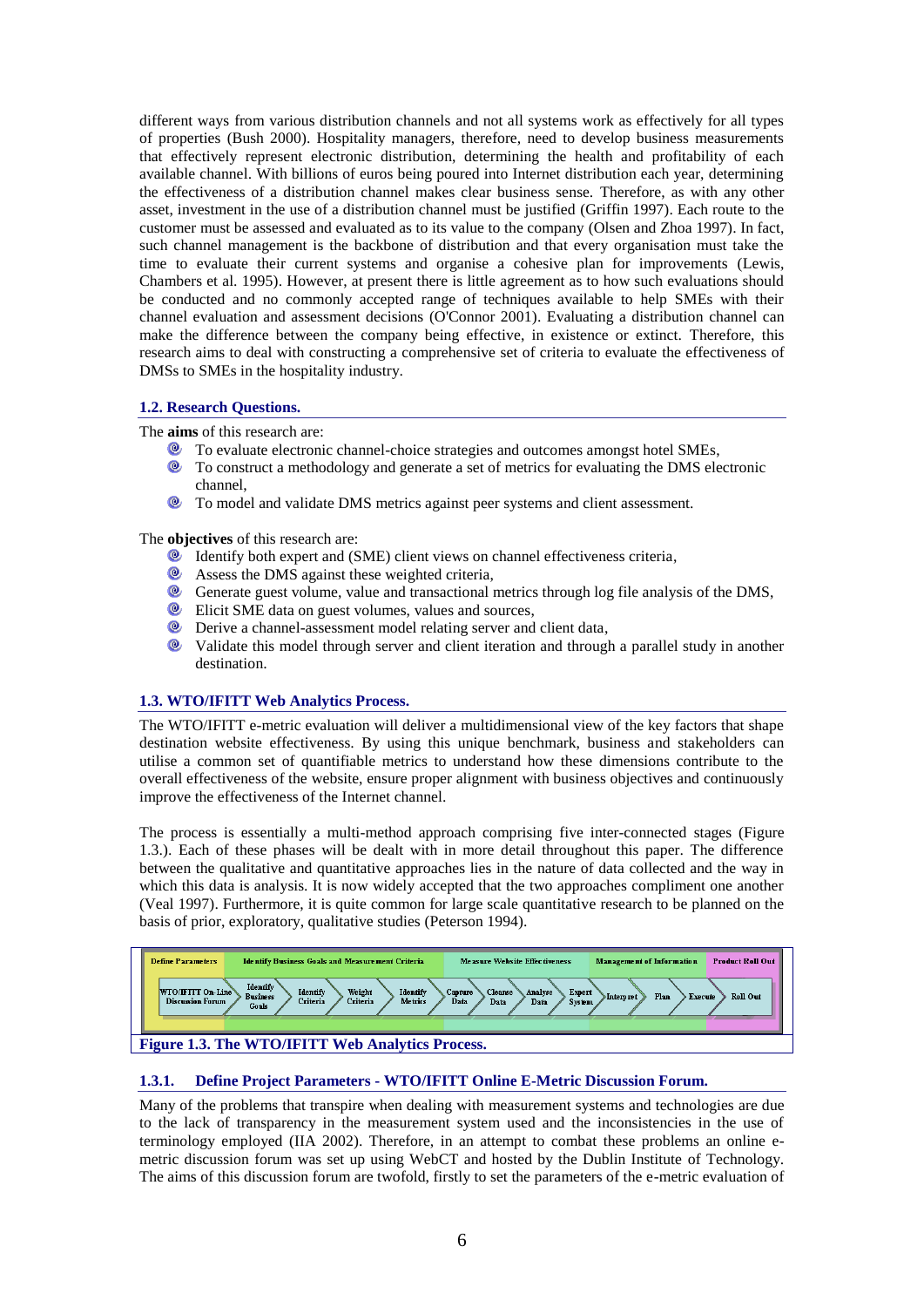destination websites and secondly, to come to a consensus with regards to appropriate definitions for the terms within this environment.

The forum was launched on Wednesday the  $16<sup>th</sup>$  of June at [http://webcourses.dit.ie](http://webcourses.dit.ie/) and the participant were provided with their usernames and passwords and asked to test the website for access. An initial message was posted on Wednesday the  $16<sup>th</sup>$  of June as a way of introduction and as a means of getting the ball rolling with regards to the discussions. It was agreed that 5 days be allowed for everyone to acquaint themselves with the process and that the forum itself would begin in earnest on Monday the  $21<sup>st</sup>$  of June. The initial discussions concerned themselves with setting the parameters of the e-metric study and the definitions involved.

The members of the WTO/IFITT Destination Website Benchmarking Committee that expressed an interest in being part of the forum were:

| <b>Name</b>                                                                                           | <b>Organisation</b>       | <b>Country</b>     |  |  |
|-------------------------------------------------------------------------------------------------------|---------------------------|--------------------|--|--|
| Andy Frew                                                                                             | OMUC                      | Scotland           |  |  |
| Jamie Murphy                                                                                          | <b>UWA</b>                | Australia          |  |  |
| Karin Nijhuis                                                                                         | Interimair                | <b>Netherlands</b> |  |  |
| Patrick Horan                                                                                         | <b>DIT</b>                | Ireland            |  |  |
| Rodolfo Baggio                                                                                        | Bocconi University, Milan | Italy              |  |  |
| If anyone else would like to participate in the discussions please email me at $partick.horan@dit.ie$ |                           |                    |  |  |

# <span id="page-7-0"></span>**1.3.2. Identify Business Goals and Measurement Criteria.**

This stage of the process is concerned with qualitative research conducted using a Delphi study to generate, validate and prioritise a portfolio of weighted criteria that could be used to evaluate the general effectiveness of a DMS as a channel of distribution for hotel SMEs. This assessment looks at client and server perspectives but not consumer perspective on effectiveness – this is being studied elsewhere by the International Federation of IT in Travel and Tourism (IFITT) in association with the World Tourism Organisation (WTO). The data generated from the Delphi study will be analysed with the use of qualitative data analysis software tools. The results obtained from this stage will be used in order to help in designing the questionnaire for the accommodation provider survey and the demand side survey in subsequent stages.

# <span id="page-7-1"></span>**1.3.2.1. Identify Business Goals.**

Ultimately, website effectiveness depends on how well your site performs with respect to your business goals. Measuring actual results against those goals tells you how well your site is succeeding (Kyle 2003). It is that simple. For this reason we are employing the Delphi study to attempt to identify the business goals of a DMS. With raw click stream data (page hits, number of site visitors, or even numbers of page views), analytic efforts are directed at finding meaning in a wealth of pre-existing data. A business e-metrics approach turns this process on its head and instead requires efforts to be focused upfront, beginning with explicitly defining the business' key events and processes on the Web. Once these events and processes have been identified, appropriate measures are decided upon. These measures are then fed back to specifically address the original goals of the business. Thus, the focus of business e-metrics is on measuring the key events that define business goals. Therefore, defining the goals of the business is not only important it are imperative to the entire process.

#### <span id="page-7-2"></span>**1.3.2.2. Identify Measurement Criteria.**

Measurement and analysis of on-line events and processes are critical to a business' success. You can not manage what you do not measure. The corollary to this is: Don't blindly measure everything possible in hopes that you will find something in the mass of data that will prove to be valuable. Focusing on measuring what matters to your business is smart business and is cost effective.

Improving the effectiveness of a website not only lies with measuring the results themselves but in also measuring, understanding, and adjusting the events that lead to those results (Kyle 2003). For this reason it is vital to not only measure the macro events but also measure the micro events that come together to form those Macro events. Furthermore, improving effectiveness is not only about conversion or sales or return on investment, there are other factors to consider such as improving customer relationships, influencing off-line sales, brand building or company growth potential.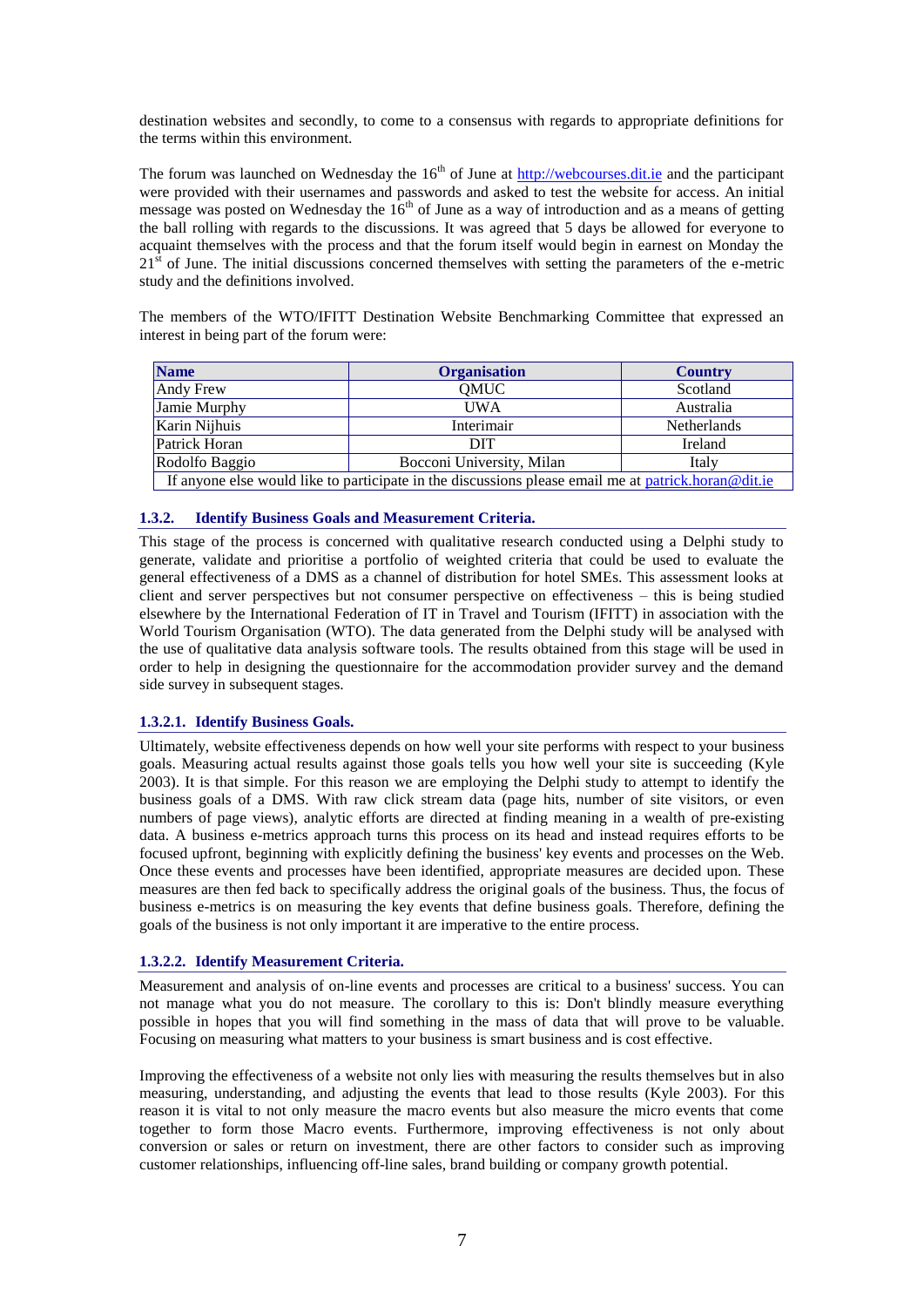#### <span id="page-8-0"></span>**1.3.2.3. Weight Measurement Criteria.**

Once the measurement criteria are identify through during round two of the Delphi study the next logical stage is to weight these criteria. This will be attempted during the third round of the Delphi study.

#### <span id="page-8-1"></span>**1.3.2.4. Identify Metrics.**

After spending a healthy amount of time identifying goals, the next logical stage is to spend a healthier amount of time determining which metrics will reveal how well they are attaining those goals (Sterne 2003b). Which metrics signal whether you are moving closer to your goals or further away? If the main goal is More Visitors, then a clear definition of how visitors are counted is necessary (cookies? logins? javascript?). If the main goal is revenue, then you'll need to identify the factors that make up the process of getting from awareness to interest to sale. If customer satisfaction is in the mix, then one and all must agree on the methods used to gather satisfaction data and how to weight it. These metrics can only be decided upon once the Delphi study has identified the measurement criteria and weighted them. What is important at this stage is to remember that Web analytics has the potential to play a key role in improving the online customer experience - but only when the vast amounts of data they provide can be made truly actionable.

#### <span id="page-8-2"></span>**1.3.3. Measure Website Effectiveness.**

The third stage of the process deals with measuring the effectiveness of DMS websites with the criteria and metrics identified in stage two. This stage consists of two, mainly quantitative, surveys and the inclusion of the results from these surveys together with the metrics identified in stage two into an expert system. The first survey will be conducted amongst SMEs to assess agreement with the range of evaluation criteria generated from the initial qualitative work and to evaluate the effectiveness of a specific DMS from an accommodation provider's perspective. This second survey examines the effectiveness of the DMS from the customer's perspective. The results obtained from this survey must be extremely specific in nature in order to facilitate triangulation with the data elicited from the other stages. The data capture during these two surveys will be analysed with the use of SPSS, a quantitative analysis package. Taken together these surveys offer a means of assessing both the perceived effectiveness from both client and server sides and thus provides the foundation for relating this to the quantitative data generated through the e-metric evaluation.

Stage three also includes an in-depth examination of the DMS based website activity through consolidation and re-treatment of their server log files. A detailed analysis of the log files can then be undertaken in an attempt to assess the effectiveness of the DMS based website for each of the SMEs. This will be achieved by identifying the respondents to the accommodation provider survey and by analysing the activity to their part of the DMS through the log files to establish how effectively the DMS is working for them. This analysis will be conducted using commercial tools, such as Webtrends – a log analysis package, and additional tools that will have to be developed to allow direct comparison of this log analysis data for each SME with the data extracted from the accommodation provider survey for that particular SME. The derived methodology and proposed metrics will be validated through the triangulation of the results from each of the first three stages of the process.

Before we examine the specifics of measuring website effectiveness it is important to look at some of the measurement techniques used at present on the World Wide Web (Figure 1.4). There are three main approaches to measuring website traffic site-centric, user-centric and ISP-centric measurement (IIA, 2002).

**Site-Centric Measurement** – There are two main site-centric methodologies, log based measurement and browser-based measurement. Log based measurement is derived from the activity captured by the log file records of the website's host server(s). Browser based measurement, on the other hand, involves tagging web pages for the purposes of capturing website traffic once the web page begins to download. Site-centric methodologies attempt to measure all activity on a given website over a period.

**User-Centric Measurement** – User-centric measurements are derived by recording the activity of a panel a sample of Internet users. The panel's online behaviour is then projected to approximate the behaviour of the entire population.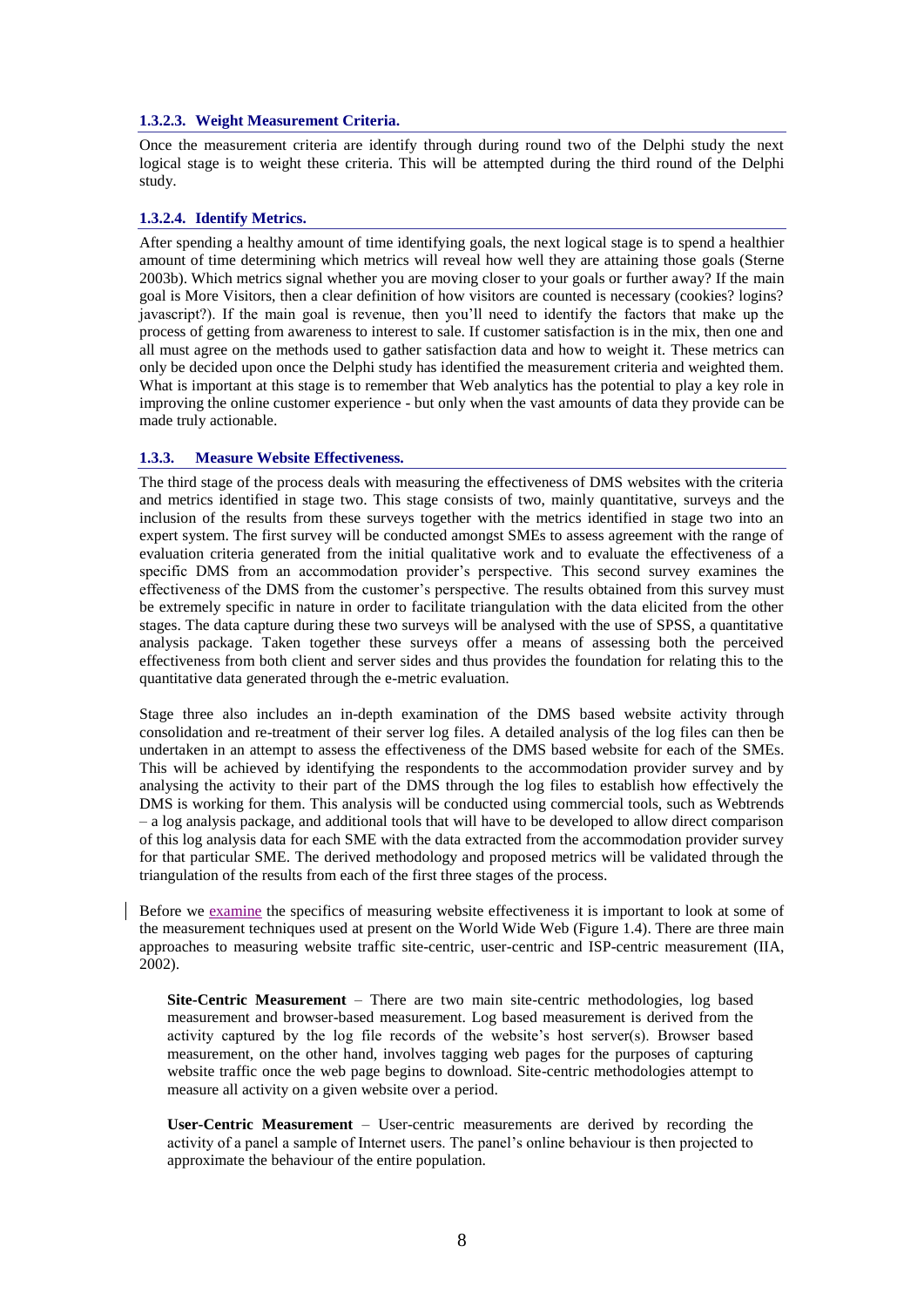**ISP-Centric Measurement** – This approach measures the flow of traffic at various points on the Internet and extrapolates the findings across a defined activity.



The site-centric measurement approach is the only approach appropriate for analysing destination website effectiveness.

#### <span id="page-9-0"></span>**1.3.3.1. Capture Data.**

This section deals with attempts to gain commitment from DMSs to access to their server log files and associated databases. Many DMSs are unwilling to allow researchers access to such sensitive data but as a consequence of some prior research conducted with VisitScotland, and using the contacts made during this research phase, attempts are being made to gain commitment from the Scottish Tourism Board (STB) and VisitScotland.com to have access to the required resources to conduct a high level emetric evaluation of their DMS, VisitScotland.com. Attempts are also in being made to gain commitment from Gulliver to have access to their DMS. Commitment has been secured to obtain access to the log file and associated data from the Rimini DMS.

#### <span id="page-9-1"></span>**1.3.3.2. Cleanse Data.**

While off-line businesses have traditionally had to struggle to obtain quality data, on-line businesses have had to struggle to sift through the voluminous amounts of available data to extract meaningful information. Log file analysis is the result of Web servers doing their jobs, and not a formal effort to capture valuable business intelligence (Sterne 2003a). Server logs were never invented to play this role. Server logs were originally intended to inform website managers of the volume and type of requests made to the site and the success and failure of the server in fulfilling these requests. Server logs, admittedly, contain a wealth of data, but these data are not collected or stored in a format that can answer most business questions easily. For this reason it is extremely important to cleanse the data of streams that are not considered useful to the business.

#### <span id="page-9-2"></span>**1.3.3.3. Analyse Data.**

Web analytics investigates the entire population of a website (the total number of visitors) and their behaviour on that website and not just a limited sample of visitors. It's an unvarnished, unedited view of site traffic patterns. The web analytics involved in this stage of the process include an in-depth analysis of the website at both a macro and micro level. Macro level metrics provide us with information about what is happening on a website generally but micro levels metrics go far deeper and provide us with information that is more useful and actionable from a business' perspective. Web analytics tell us what is happening on a website. Unfortunately, it does not always tell us why it is happening. Executives need this information to help them make better business decisions regarding the online channel. Therefore, other techniques must be employed to supply us with the "whys". In this section these techniques include conducting both an accommodation provider survey and the demand side survey. The results of all three techniques will be incorporated into the expert system in the next stage for further more in-depth analysis.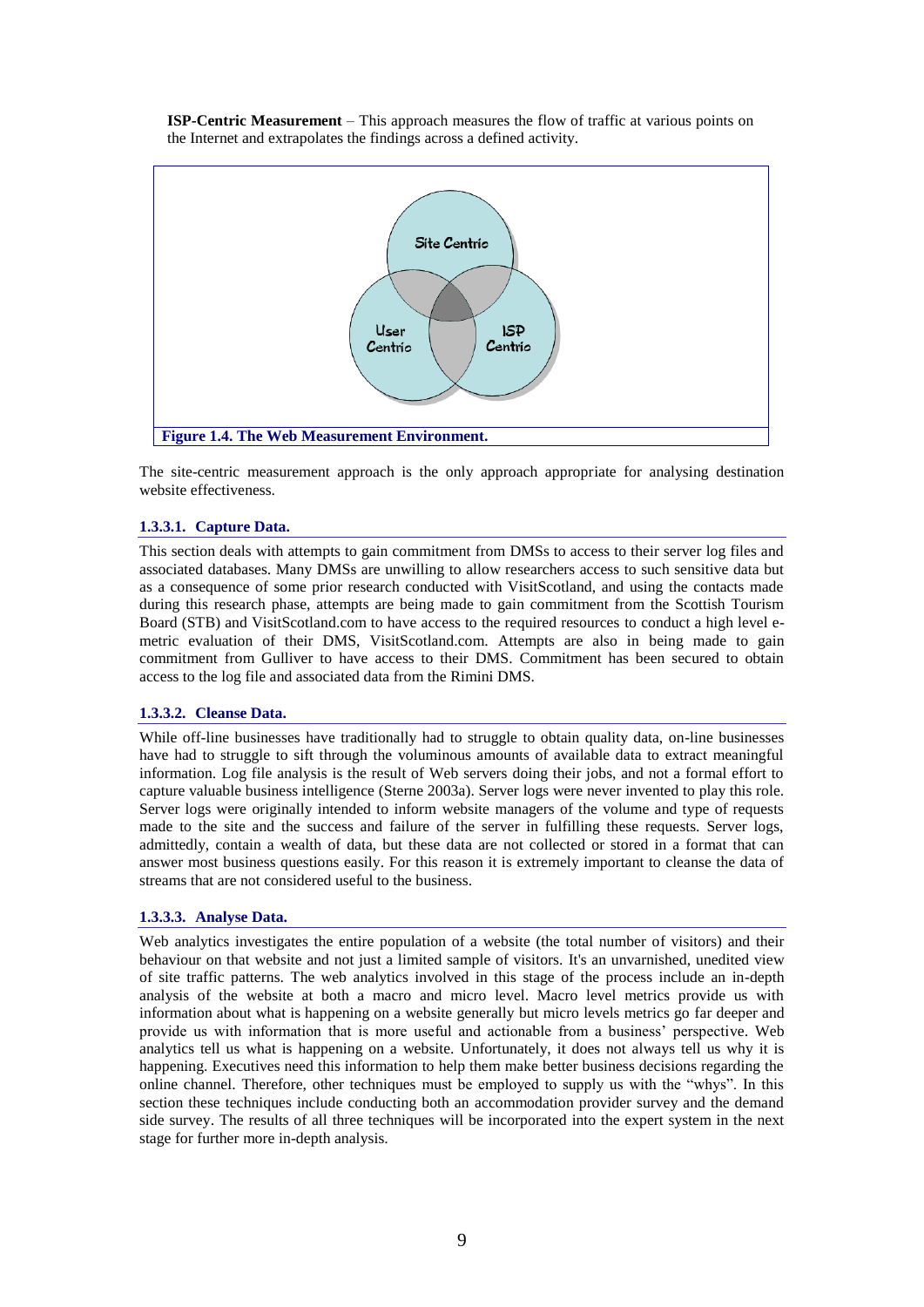#### **Example.**

A simple macro metric would be your on-line sales conversion rate is 3.4%. In comparison to the average for the tourism industry, at about 2.7%, your business is doing well but realistically what this means is that 96.6% of your visitors are not purchasing directly from your website. This is where micro metrics will help. They will provide us with information about what stages you are loosing your potential customers and the triangulated information from the other techniques will tell you why this is happening. Therefore, your business has all the information necessary to make an informed decision on how to improve your conversion rate. Furthermore, your business has the metrics in place to measure the influence your decision has had on your website's overall effectiveness.

Only 15% of the respondents to the DMO survey used any other approach to measuring website traffic other than log based measurement. Of those that used log based measurement 33% of the respondents focused their attention on basic website analysis (visits, time per visit, page views, the most popular pages, hits) much of which is next to useless when trying to gauge a website's effectiveness. While more than half of the respondents to the DMO survey said that they conducted a comprehensive log file analysis (real-time data, referrals, opt-in and opt-out pages) much of these techniques only fall into the third phase of the e-metric measurement (Figure 1.5) which almost entirely neglects to utilise the top two phases of the pyramid which are the most useful sectors for measuring website effectiveness.



#### <span id="page-10-0"></span>**1.3.3.4. Incorporate Data into Expert System.**

The expert system stage will consist of taking the results from the data analysis stage and aligning them with the business goals of the company. This information will be segmented and cross-tabulated with information from other sources of business data in order to enhance the web customer information. These sources may include:

- **<sup>®</sup>** customer demographic profiles
- $\bullet$ prior on-line purchase history
- $\bullet$ prior purchase history in off-line stores (if applicable)
- $\bullet$ transaction server data
- $\bullet$ marketing information
- $\bullet$ contact databases
- $\bullet$ marketing research
- $\bullet$ customer satisfaction surveys
- $\bullet$ 3rd party databases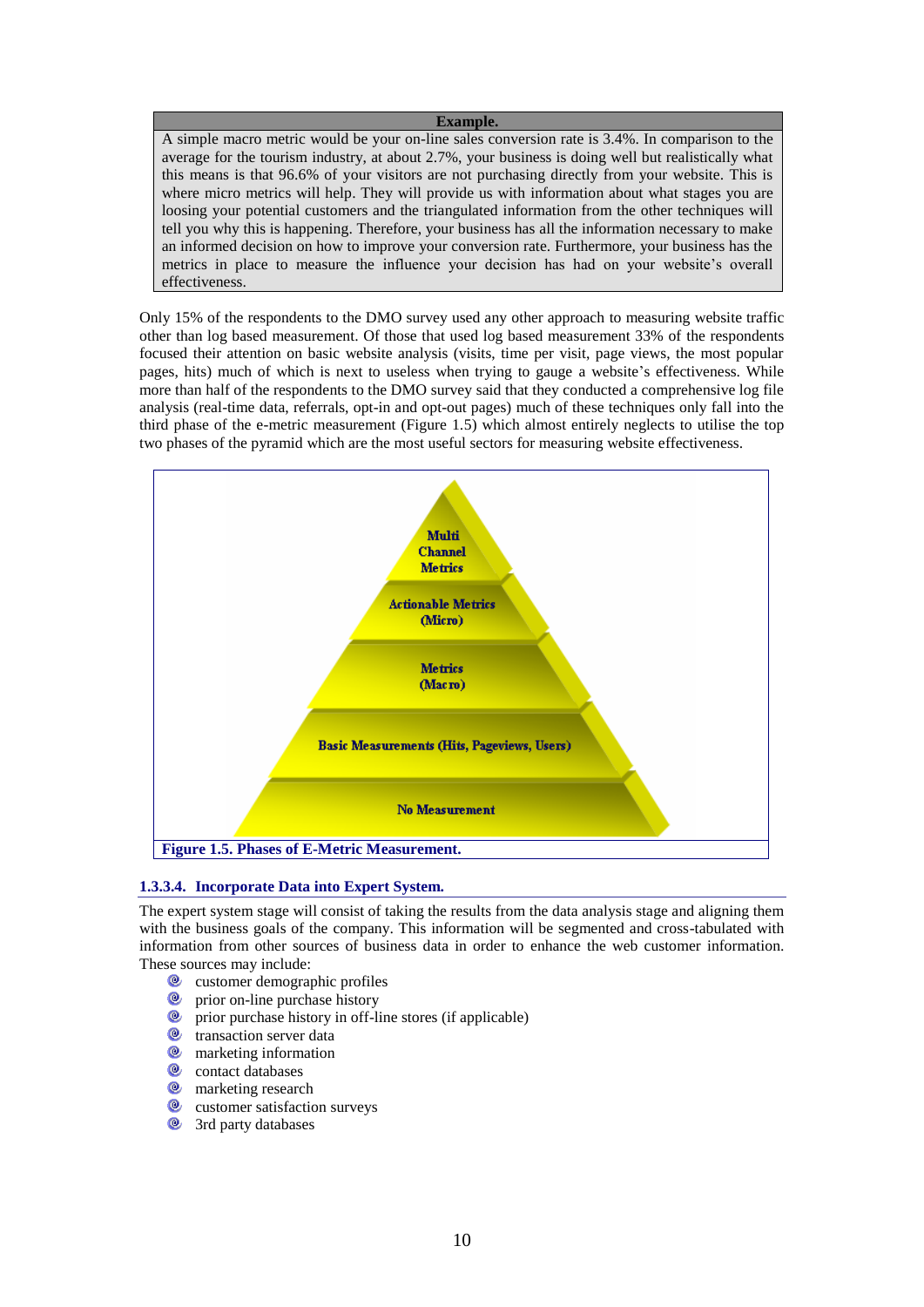# <span id="page-11-0"></span>**1.3.4. Management of Information**

The use of the information once it has been gathered is arguably as important, if not more so, than the gathering of the information in the first place. From the DMO survey it is obvious that conducting log file analysis does not seem to be a major problem to DMOs with 85% of respondents conducting log file analysis. Yet only around 20% of the respondents to the DMO survey use the information gathered from log analysis in a meaningful way and none of these mentioned the effect that the website has on the goals of their business. Considering that website effectiveness depends on how well your site performs with respect to your business goals this is a frightening statistic. Another finding from the DMO survey which is enlightening is that "the majority (of respondents) are monitoring results regularly but superficially and without taking appropriate action." This statement means that the majority of DMOs are conducting analysis on their website(s) for analysis sake and that often the reports generated are used in order to justify divisional budget allocations and marketing expenses by partners or members. In other words, they are not using this type of analysis to investigate the effectiveness of their DMS. The interesting part of the process only comes when an organisation realises that web analytics can actually drive website effectiveness and not just monitor it.

There are three sub-sections to this phase of the process that includes interpreting the results, developing an action plan and executing the action plan. While all three of these subsections are extremely important and an integral part of the process of constant improvement within the website it is very difficult to elaborate on any of the sections as what appears within them will be very different depending on the DMO involved. For this reason, only a very brief description of each section will be included. (Jamie has expressed an interest in being involved, and maybe driving, *(my words not his)*  this area of the research (Sorry Jamie $\circledcirc$ )

# <span id="page-11-1"></span>**1.3.4.1. Interpret Results.**

It is important not to fall back into the briar patch of circulating reports for the sake of spreading the data around. Provide reports only to those who require them in order to make business decisions. Too much data becomes overwhelming and, therefore, useless. Furthermore, those controlling the decisionmaking need to be sufficiently educated so that they can interpret the data they receive correctly.

# <span id="page-11-2"></span>**1.3.4.2. Action Plan.**

Based upon a thorough understanding of the reported results, the next stage is to map out the changes necessary to improve the effectiveness of the website. The real question should not be "how did we do?" but instead "what does that mean to our business?" and "what do we do next?" (Burby 2004).

# <span id="page-11-3"></span>**1.3.4.3. Execute Action Plan.**

As the title to this section suggests this is "simply" about executing the action plan. Select the best options which will result in the greatest impact with the lowest investment in time or money. Secure upper management support. Create a timeline. Instill ownership and implement. Once the action plan has been implemented the next stage is to return to the beginning of the Measure Website Effectiveness stage and the process starts all over again.

# <span id="page-11-4"></span>**1.3.5. Proposed Product Roll Out**

The primary research, the model construction and the pilot testing shall be conducted by Patrick Horan and Andy Frew. Once the expert system has been created and the methodology has been tried, tested and retested it is envisaged that it will be replicable provided that there are experts trained in how to deliver the application and interpret the results (This is another area that Jamie expressed an interest). This will allow the methodology to be rolled out and expanded quickly to several geographic regions. Once this is achieved it is only a case of the correct information being plug into the correct sections of the expert system. This will happen on both a manual and automated basis. The complete process will not have to be repeated every time as both the first two phases, Define Project Parameters and Define Business Goals and Measurement Criteria, are once-off stages.

#### <span id="page-11-5"></span>**1.4. Completion Stages of Research.**

The beginning of April 2004 heralded the commencement of the primary research. Prior to this the work concentrated primarily on secondary research that concerned itself with analysing the criteria involved in the evaluation of distribution channels, in general, and in DMSs, in particular, to try to reach a point from which to embark on the primary research. The project timeline for the research is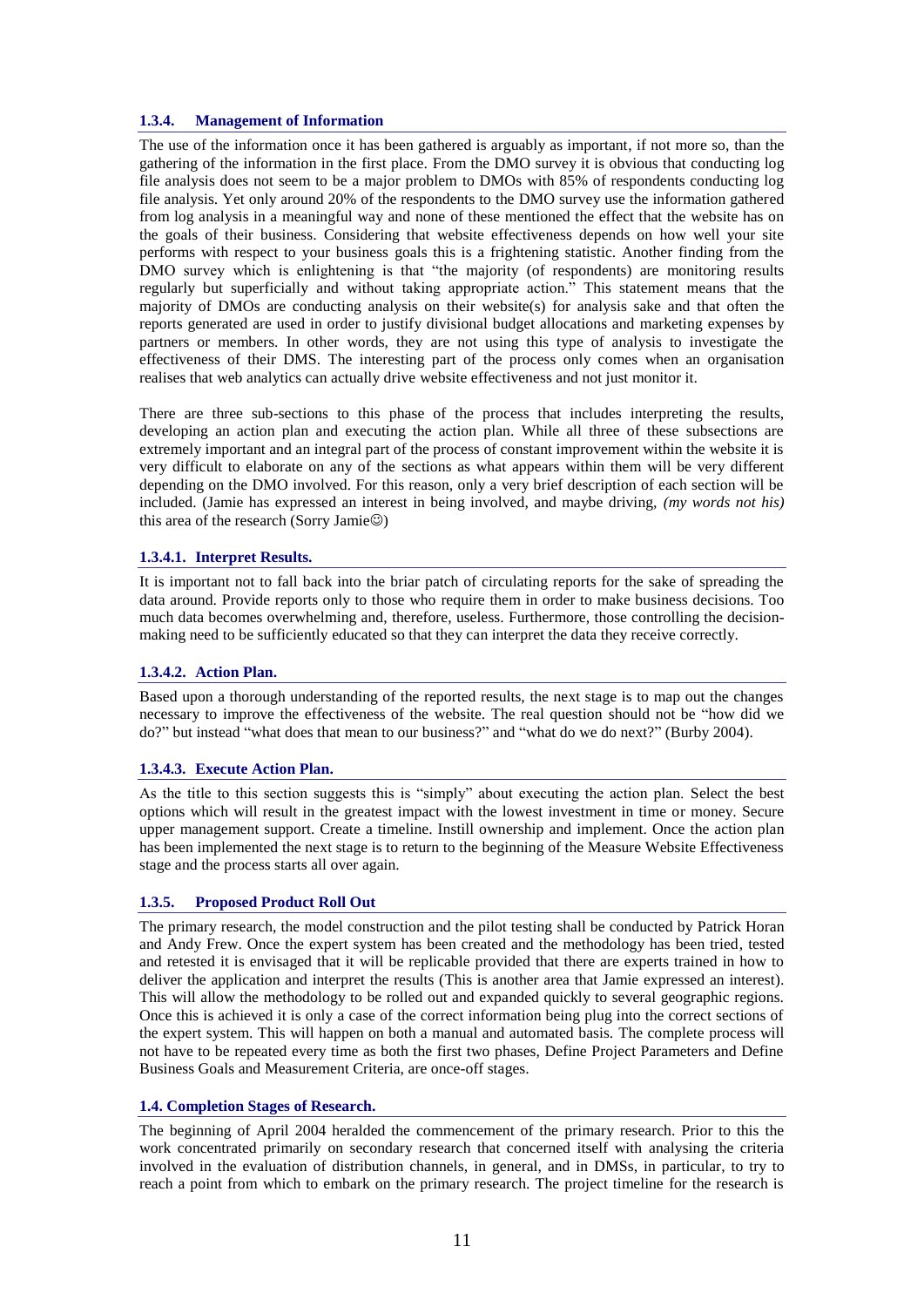illustrated in Figure 1.6. The primary research began by focusing on Project Parameters and the Delphi study stages. The reason for this was simply because the results obtained from these stages will help in designing the questionnaires for the accommodation provider survey and the demand side survey. The results of the Delphi study will also be absolutely imperative for weighting the criteria in the e-metric evaluation of the DMS. The Delphi study has begun by identifying a panel of experts to include in the study. These experts will comprise of people who have delivered three or more presentations at international conferences or written three or more papers in refereed journals (or a combination of both) on topics related to this research over a 39 month period prior to beginning the primary research  $(1<sup>st</sup> January 2001 - 31<sup>st</sup> March 2004)$ . The researcher at present is concentrating on gathering information on international conferences and refereed journals in the area of Information Technology in Hospitality and Tourism and compiling lists of presenters and authors for possible inclusion in the panel.



In addition, work is being conducted on a continuous basis since September 2003 to construct the expert system that contains the individual e-metrics to measure the effectiveness of the DMS. This work constitutes compiling a comprehensive set of actionable metrics into a framework that can be adapted later depending on the outcomes of the other stages of the primary research.

#### <span id="page-12-0"></span>**1.5. Expected Results.**

The intention of this research is to provide:

- An in-depth analysis of the effectiveness of DMS based websites to their perspective regions through consolidation and re-treatment of their server log files.
- A comprehensive weighted set of criteria for evaluating the effectiveness of a DMS.
- An expert system that will help DMOs in the evaluation and management of their distribution channels and DMS in particular.
- **EXECOMMENDERISH** Recommendations on how to improve the effectiveness of a DMS.

#### <span id="page-12-1"></span>**1.6. References.**

Archdale, G. (1993). "Computer Reservation Systems and Public Tourist Offices." Tourism Management **14**(1).

- Bennett, M. and M. Radburn (1991). Information Technology in Tourism; The Impact on the Industry and Supply of Holidays. The Tourism Industry; An International Analysis. M. T. Sinclair and M. J. Stabler. Oxford, CAB International.
- Bloch, M. and A. Segev (1996). The Impact of Electronic Commerce on the Travel Industry, http://haas.berkley.edu/~citm.
- Buhalis, D. (1994). Information and Telecommunication Technologies as a Strategic Tool for Small and Medium Tourism Enterprises in the Contemporary Business Environment. Tourism: The State of the Art. A. V. Seaton. London, Chichester.

Buhalis, D. and M. C. Licata (2002). "The Future eTourism Intermediaries." Tourism Management **23**(3): 207-220. Buhalis, D. and H. Main (1998). "Information Technology in peripheral small and medium hospitality

enterprises: strategic analysis and critical factors." International Journal of Contemporary Hospitality Management 10(5): 198-202.

Burby, J. (2004). Three Reasons Analytics Fail Companies, Clickz.com.

- Bush, M. (2000). "Internet Will Not Replace Traditional Reservation Systems." Hotel and Motel Management **215**(17): 31.
- Castleberry, J. A., C. Hempell, et al. (1998). "The Battle for Electronic Shelf Space on the Global Distribution Network." Hospitality and Leisure Executive Report **5**(Spring): 19-24.

Connolly, D., M. Olsen, et al. (1998). "The Internet as a Distribution Channel." Cornell Hotel and Restaurant Administration Quarterly **August**: 42-54.

- Frew, A.J. and O'Connor, P., (1998) A Comparative Examination of the Implementation of Destination Marketing System Strategies: Scotland and Ireland, in Information and Communications Technologies in Tourism, D. Buhalis, A.M. Tjoa, and J. Jafari, Editors. 1998, Springer-Verlag: Vienna, Austria. p. 258-267.
- Go, F. (1992). "The Role of Computerised Reservation Systems in the Hospitality Industry." Tourism Management **13**(1).